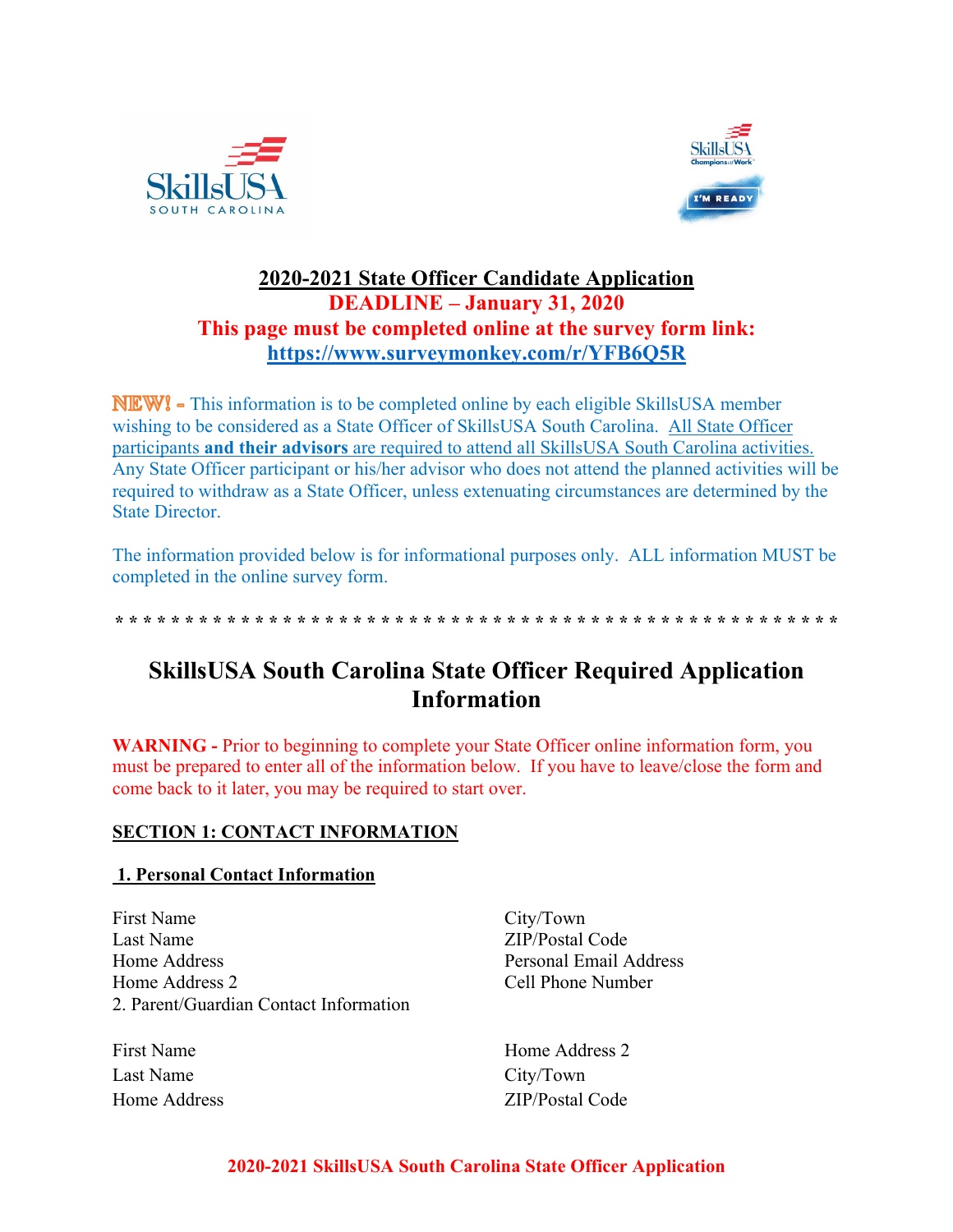### Email Address Cell Phone Number

3. School Contact Information (If your home high school is where you take your CTE courses, just enter "Same")

| <b>Advisor's Name</b> |
|-----------------------|
| Home High School      |
| Career Center         |
| Career Center Address |

City/Town ZIP/Postal Code Advisor's Email Address Advisor's Cell Phone Number

4. Current Grade

5. Date of Birth

6. Shirt Size

### **SECTION 2: WHO YOU ARE**

7. Indicate your Primary Career Cluster of Study

8. SkillsUSA Honors (offices held, awards received, etc.)

9. Other Honors (school, community, state and national)

10. Favorite Hobbies, Interests and Activities

11. Work Experience (list any jobs that you have held - if you are currently working list that job first)

12. Local Media Contacts (List the names of your local newspaper, radio and TV stations) Local Papers

Local Radio Stations

Local TV Stations

13. Indicate any of the following social media accounts that you have?

| Facebook           | LinkedIn   | Vimeo                                                              |
|--------------------|------------|--------------------------------------------------------------------|
| Facebook Messenger | Tumbler    | Tiktok                                                             |
| Snapchat           | WhatsApp   | Other (please specify)                                             |
| Twitter            | GabGoogle+ |                                                                    |
| Instagram          | YouTube    |                                                                    |
|                    |            | $14.7$ $1 \t3.4$ $1 \t4.1$ $1 \t5.1$ $1 \t6.1$ $1 \t1.1$ $1 \t1.1$ |

14. Do you have an internet account that you may post information related to SkillsUSA?

15. Do you have website or blog? If so, provide the URL in the box below.

### **SECTION 3: PERSONAL ATTRIBUTES**

Please rate your abilities in the following areas. This rating is only for the knowledge of the SkillsUSA SC Board of Directors and interview team, and, will not be made public. Please be honest.